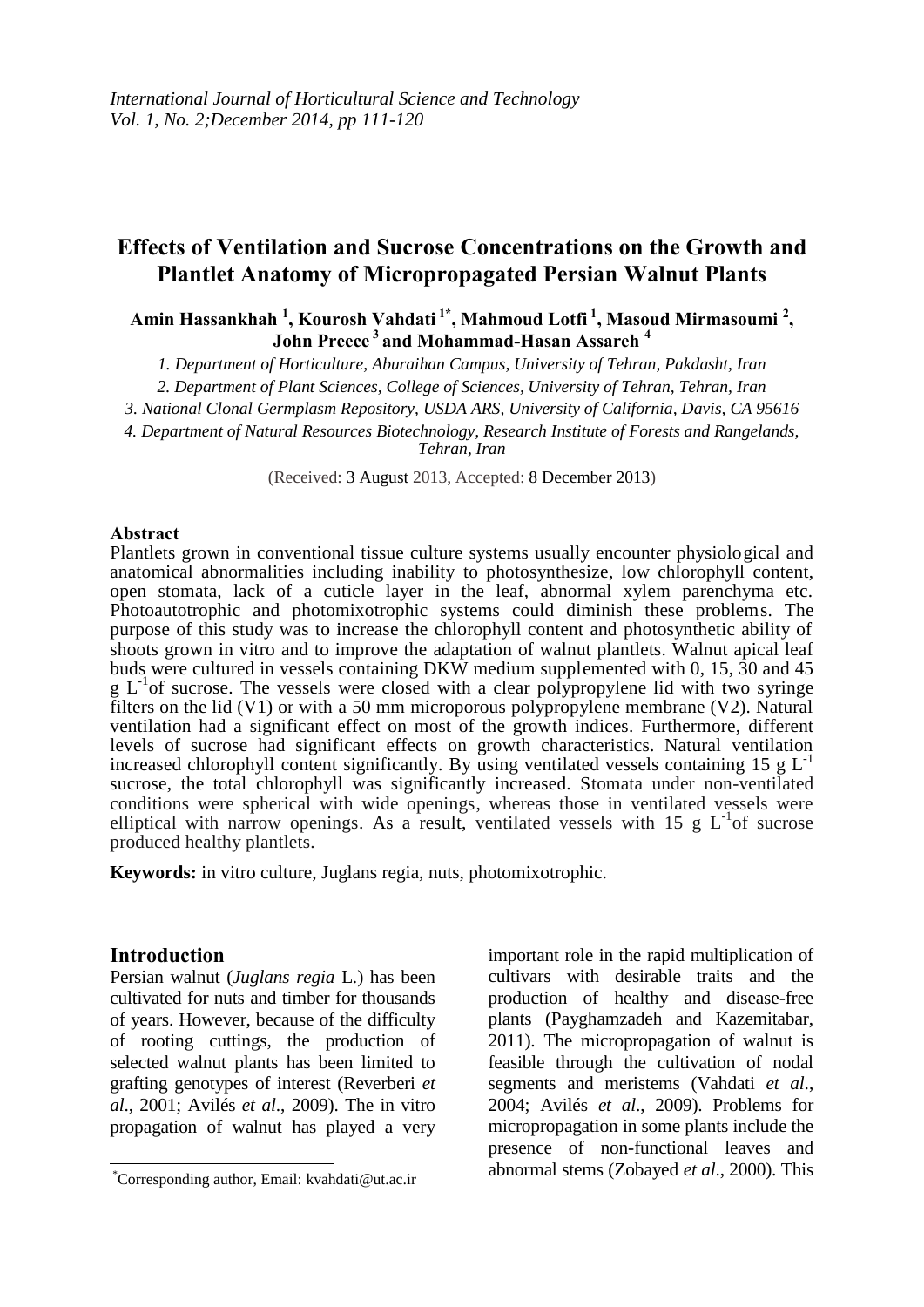study was undertaken with three main objectives for the improvement of walnut micropropagation: 1. increasing the percentage of fresh roots to enhance water efficiency, 2. improving plantlets leaves and stems to reduce water loss in the adaptation phase and 3. increasing chlorophyll content and photosynthetic ability.

Plants grown under common tissue culture systems are heterotrophic (Rahman and Alsadon, 2007). It has been shown that the growth of plantlets in vitro depends on the quantity of sugar in the medium and  $CO<sub>2</sub>$  in the air (Afreen, 2007). In vitro plantlets have low chlorophyll content or activity of photosynthesizing enzymes (Hdider and Desjardins, 1994). The gaseous environment in vitro is often different from that of the outside. Culture media have high humidity, large diurnal fluctuations in  $CO<sub>2</sub>$  concentration, and accumulate ethylene and other toxic substances (Kozai and Kubota, 1992). As a consequence, photosynthesis, transpiration, water uptake, nutrients and  $CO<sub>2</sub>$  can be suppressed, dark respiration enhanced, and growth inhibited (Jeong *et al*., 1995), and as a result, the morphology of plantlets is impaired (Jackson *et al*., 1987).

The shape of the vessels, the orientation of the lids and vents, air flow and the environment around the vessels affect air exchanges (Kozai and Kubota, 2001). Air speed around a vessel enhances air exchange (Ibaraki *et al*., 1992). The diffusion rate of  $CO<sub>2</sub>$  through these gas permeable films is proportional to the difference in  $CO<sub>2</sub>$  and water vapour concentrations inside and outside the vessels and the conductance of the permeable film. Relative humidity inside the culture vessel is usually higher than 95% (Kozai *et al*., 1993). Plants grown in culture vessels with lower relative humidity have higher transpiration, which can stimulate the movement of nutrients and plant growth (Roberts *et al*., 1994). Forced ventilation can improve the development of leaf wax as well as the

survival of the plants (Zobayed *et al*., 2000). There are also fewer growth abnormalities with the ultra ventilation. Conventionally, micropropagation is performed under a lower PPF of about 30–80  $\mu$ mol m<sup>-2</sup> s<sup>-1</sup> compared to that of photoautotrophic or ex vitro environments (Afreen *et al*., 2007). Studies on the photosynthetic ability of coffee revealed that placing the embryos under a high PPF (100-150  $\mu$ mol m<sup>-2</sup> s<sup>-1</sup>) for 14 days helps the production of chlorophylls and the development of stomata, and thus increases the photosynthetic ability (Afreen *et al*., 2002).

Photosynthesis is constrained often by the low concentration of  $CO<sub>2</sub>$  in the vessel and the addition of sugar (Kubota, 2002). Park *et al*. (2004) found that the chlorophyll content of the hyper-hydrated potato shoots was lower in sealed vessels compared to permeable vessels. A five-fold increase in chlorophyll content in normal shoots of carnation plants occurred in comparison to those that were hyperhydrated (Jo *et al*., 2002). Mohamed and Alsadon (2009) showed that the total chlorophyll content was higher when plants were grown in ventilated vessels than in non-ventilated vessels. Using 10 or 30 g  $L^{-1}$ of sucrose was not effective. Low dissolved oxygen concentration, especially in gelled agents is a characteristic of an in vitro supporting medium. The use of fibrous supporting materials with high air porosity, such as florialite, vermiculite or rockwool cellulose plugs, generally gives better plant growth and development under photoautotrophic conditions. The purpose of this study was to produce a plant with better rooting and survival in the next stages with changing air exchanges and sugar. It is hypothesized that ventilated vessels reduce anatomy and physiology disorders.

## **Materials and Methods**

#### **Vegetative growth and rooting conditions**

Apical leaf buds of Persian walnut (cv.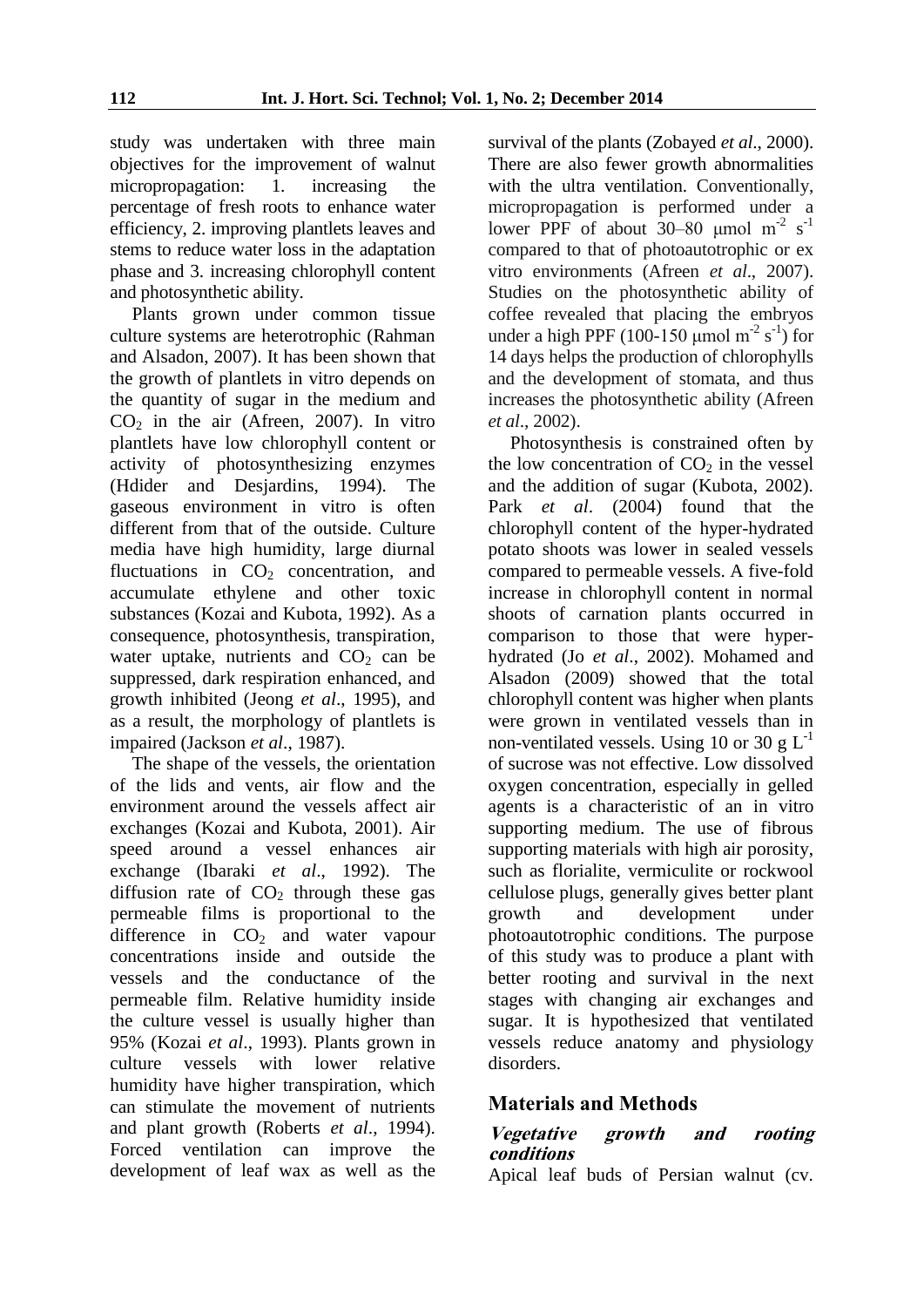'Chandler') were cultured in a DKW basal salt medium (Driver and Kuniyuki, 1984) supplemented with IBA  $(0.01 \text{ mg } L^{-1})$ , BAP (1 mg  $L^{-1}$ ) and phytagel (2.2 g  $L^{-1}$ ) (Sigma® ). The media were supplemented with 0, 15, 30 or 45  $g L^{-1}$  sucrose and adjusted to pH 5.6 before autoclaving at 121°C for 20 min and 1 kg  $cm<sup>-2</sup>$  pressure. Four shoots were cultured in each jar, containing 50 ml of the medium. The vessels were unventilated, ventilated by two syringe filters (0.45 µm: diameter 25 mm: CHM<sup>®</sup> SCA) or ventilated by a polypropylene membrane (50 µm microporous polypropylene membrane; Unipak Co.). Volumes of the vessels were 650, 650 and 600 ml, respectively. Four vessels were used for each treatment.

The cultures were incubated for 24 days at 25±2ºC under 16/8 h light/dark cycles (100  $\mu$ mol m<sup>-2</sup>s<sup>-1</sup>). The callus' fresh weight, number of leaves, plant height and diameter of the shoots as well as the fresh and dry weights of the shoots were measured.

After the formation of the shoots, rooting was achieved by adding  $4 \text{ mg } L^{-1}$  IBA to the MS medium (Murashige and Skoog, 1962) during a three-day dark induction period, followed by a 27-day rooting period. Plantlets were produced roots under a 16h photoperiod on vermiculite containing a quarter strength DKW macronutrients solidified by Phytagel (Sigma®) (according to the method described by Vahdati *et al*. (2004)). Root length, root number, root quality (based on the amount of root hairs and lateral roots) and rooting percentage were measured.

### **Chlorophyll analysis**

One hundred mg of the 4th and 5th leaves of the four randomly selected replicates were used for the chlorophyll analysis. The leaf disks were weighed and ground in liquid nitrogen. One ml of 90% acetone was added and the tissue was homogenized for 2 min using a vortex. The solution was centrifuged at 7000 rpm at 4ºC for 2 min. The supernatant was separated in a 15 ml tube and held on ice. One ml acetone was added to the sedimented green lower phase to shake, homogenize and then recentrifuge for 2 min. Ninety percent acetone was added to each tube to a final volume of 5 ml. Then, the absorption of the solution was measured at 663 and 645 nm, using a spectrophotometer (Perkin Elmer LAMBDA 25 UV/VIS). The concentration of chlorophyll was measured according to the following formula:

Total chl (mg  $g^{-1}$ ) = [20.2 (D<sub>645</sub>) – 8.02  $(D_{663})$ ] × V/1000 × W

V: Volume of the solution,

W: Weight of leaf samples

### **Plants anatomy**

The shape of the stomata was studied using negative nail varnish replicas as described by Sampson (1961). A randomly selected plant from each replicate was chosen at the end of the dark period and the fifth leaf from the base detached. A thin layer of nail polish was applied to the abaxial surface of the leaf. Dried varnish was gently peeled off after 5 min. The lower surface of the leaf epidermis was removed and placed on a lam in a drop of lugol solution, then placed on the lamella and mounted on a microscope slide. To study the stem anatomy, hand cross sections were made on the fifth completely expanded stem. The samples were observed under a microscope after double staining by fuchsine (10 min) and methylene blue (1 min.).

Overall, two types of natural ventilation vessels and one vessel without ventilation were tested. Furthermore, three levels of sucrose (0, 15, 30 and 45 g  $1^{-1}$ ) were studied. Data were subjected to an analysis of variance (ANOVA) and means were compared using Duncan's test ( $P \leq 0.05$ ). The analysis was performed using SAS 9.

### **Results and Discussion**

#### **Vegetative growth**

Ventilation and sucrose had variable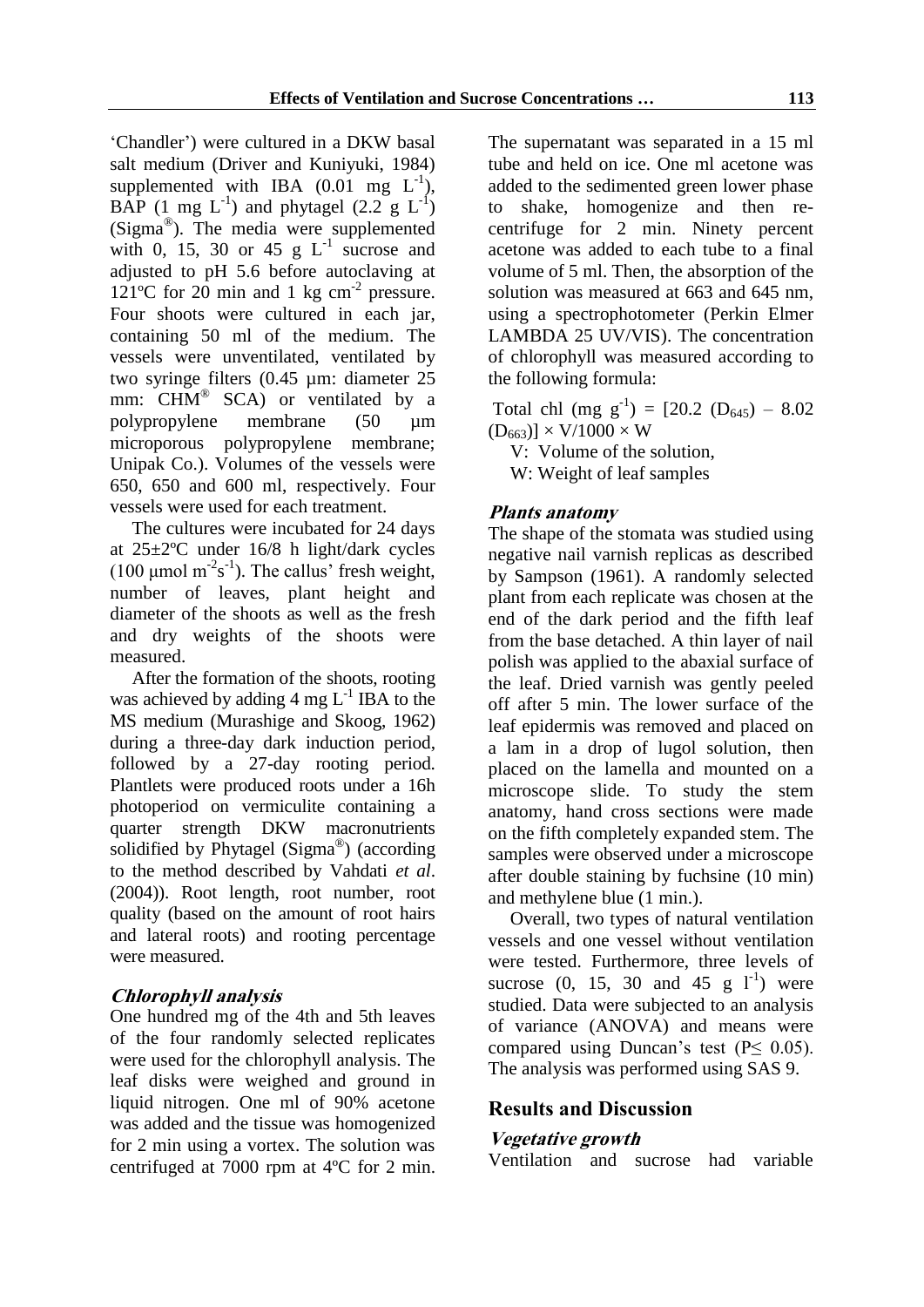effects on plant growth (Fig. 1 and Table 1). In this study, 30 g  $L^{-1}$  sucrose improved all vegetative growth parameters. In all the studied traits excluding shoot dry weight, our results confirmed those found by Pruski *et al*. (2002) and Mohamed and Alsadon (2009). The importance of sucrose  $(20-30 \text{ g } l<sup>-1</sup>)$  in micropropagation as a carbon source has been well documented by Hazarika *et al*. (2004). Sugar containing media always showed a higher fresh weight of plantlets vs. sugar-free media which is in agreement with the results of Kozai *et al*.'s (2002) study and that by Rahman and Alsadon (2007).

Ventilated vessels did not significantly affect the fresh weight of the plantlets but increased the dry weight, which indicates these vessels' capability to reduce hyperydrecity in the tissue cultured plants. By using ventilation in the culture vessel,

the occurrence of leaf hyperhydricity has been avoided in potato (Zobayed *et al*., 2001a) and eucalyptus (Zobayed *et al*., 2001b). The lower dry weight of the hyperhydrated shoots was attributed to the high water content of the shoots (Afreen, 2007). Inappropriate environmental conditions (e.g., high relative humidity, constant air temperature, accumulation of ethylene, high osmotic pressure of the culture medium due to the presence of sugar and ammonium, imbalanced hormone concentration, sealing the culture vessels, etc.) are responsible for the morphological and physiological disorders of in vitro plantlets. The results showed that the bestventilated vessels were V2 rather than V1. The overall growth was the highest at 30 g L -1 sucrose, using natural ventilation vessels.



**Fig.1. Walnut plantlets grown in non-ventilated vessels (A), type one ventilated vessels with two syringe filters on the lid (B) and type two ventilated vessels with 50 mm microporous polypropylene membrane (C) in a DKW medium containing 0, 15, 30 and 45 g L-1 of sucrose from left to right, respectively.**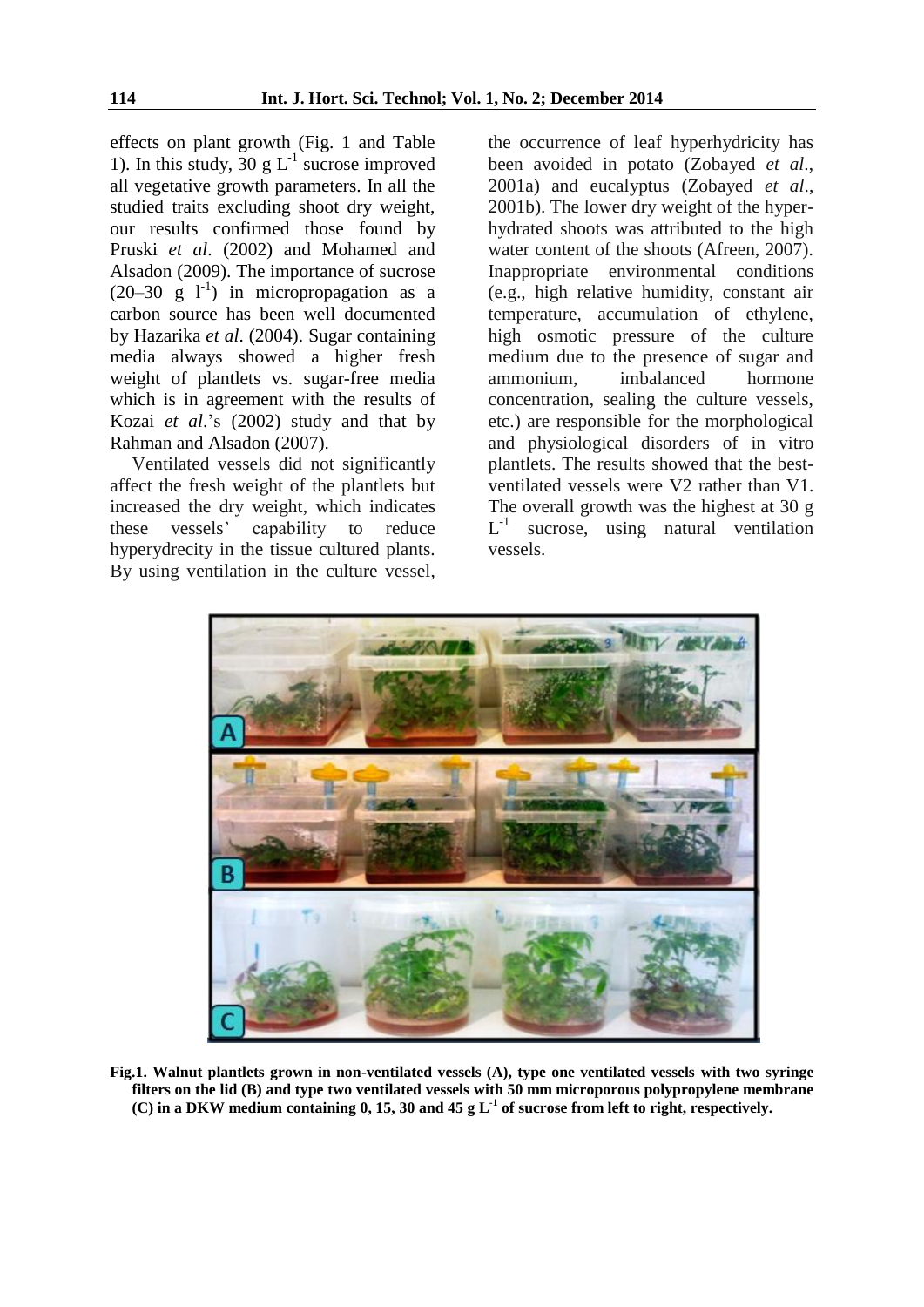| Treatment            |                      | <b>Shoots</b>     | <b>Shoots</b>     | Leaves           | Shoots fresh     | Shoots dry         | Callus            |
|----------------------|----------------------|-------------------|-------------------|------------------|------------------|--------------------|-------------------|
| Ventilation          | Sucrose $(g l^{-1})$ | height (cm)       | diameter (mm)     | number           | weight $(g)$     | weight $(g)$       | weight $(g)$      |
| Non Ventilated       | $\mathbf{0}$         | 0.78f             | $1.87$ g          | 4.5 <sub>h</sub> | 0.3 <sub>h</sub> | 0.051h             | 0.37 e            |
|                      | 15                   | 3.67c             | 2.79c             | 10.93 e          | 0.872 d          | 0.166f             | 0.87c             |
|                      | 30                   | 5.92 a            | 3.9a              | 14.18c           | 1.26a            | 0.204c             | 1.48 <sub>b</sub> |
|                      | 45                   | 5.72 <sub>b</sub> | 3.83a             | 10.87 e          | $1.215$ ab       | $0.191$ de         | $1.54$ ab         |
|                      | $\Omega$             | 1.4e              | 2.15f             | $5.25$ g         | $0.482$ g        | $0.064$ g          | 0.46d             |
| Ventilated 1         | 15                   | 3.71c             | $2.73$ cd         | 14.06c           | 0.81e            | 0.19 <sub>e</sub>  | 0.93c             |
|                      | 30                   | 5.86 a            | 3.7 <sub>b</sub>  | 16a              | 1.257a           | 0.249 <sub>b</sub> | $1.52$ ab         |
|                      | 45                   | 5.71 b            | 3.67 <sub>b</sub> | 13.81c           | 1.185 b          | $0.198$ cde        | $1.55$ ab         |
| Ventilated 2         | $\Omega$             | 1.98d             | 2.25e             | 5.75f            | 0.537f           | $0.068$ g          | 0.46d             |
|                      | 15                   | 3.73c             | 2.65d             | 13.87c           | $0.862$ de       | $0.194$ de         | 0.94c             |
|                      | 30                   | 5.83 a            | 3.66 <sub>b</sub> | 15.31 b          | $1.205$ ab       | 0.259a             | $1.51$ ab         |
|                      | 45                   | 5.65 b            | 3.6 <sub>b</sub>  | 13.12 d          | 1.13c            | $0.198$ cd         | 1.56a             |
| Analysis of variance |                      |                   |                   |                  |                  |                    |                   |
| Ventilation (A)      |                      | $***$             | ∗                 | **               | <b>NS</b>        | **                 | $***$             |
| Sucrose $(B)$        |                      | $***$             | $***$             | $**$             | $***$            | **                 | $***$             |

**Table 1. Effect of the natural ventilated vessels and sucrose on the growth of plantlets of Persian walnut shoots in vitro (data collected after 24d of culture).**

#### **Rooting**

Root length was higher in the media containing sucrose compared to the control. There was a variable root elongation in response to ventilation. The percentage of rooted plants also increased with the addition of sucrose to the media, whereas the effect of ventilation on the percent of rooting was small. The results showed that the ventilated vessels

significantly affected the quality and length of the roots (Table 2). Survival was higher in plants with quality roots, because the quality roots absorb more water during the adaptation phase. The intrinsic quality of plants produced in vitro is one of the key factors governing the rate of survival during acclimatization to greenhouse or field conditions (Afreen *et al*.*,* 2007).

**Table 2. Effect of natural ventilated vessels and sucrose on walnut plantlets rooting in vitro (data collected 27th day of culture).**

| Treatment            |                      | Roots length       |                  |                   |                   |  |
|----------------------|----------------------|--------------------|------------------|-------------------|-------------------|--|
| Ventilation          | Sucrose $(g l^{-1})$ | (cm)               | Roots number     | Roots quality     | Rooting percent   |  |
|                      | $\overline{0}$       | 1.73e              | 3a               | 0.25h             | 12d               |  |
| No ventilated        | 15                   | 2.0 <sub>de</sub>  | 3.5a             | $0.35$ g          | 37.5c             |  |
|                      | 30                   | $2.11$ de          | 3.4a             | 0.75e             | 56.2 b            |  |
|                      | 45                   | 2.88c              | 3.2a             | 0.74e             | 50 <sub>b</sub>   |  |
|                      | $\theta$             | 1.97e              | 2.4 <sub>b</sub> | 0.5 f             | 31.2c             |  |
| Ventilated 1         | 15                   | 2.97c              | 3.3a             | 1.5a              | 56.2 <sub>b</sub> |  |
|                      | 30                   | 3.45a              | 2.5 <sub>b</sub> | 1.25c             | $62.5$ ab         |  |
|                      | 45                   | 3.06 <sub>bc</sub> | 3.1 a            | 1.12d             | $62.5$ ab         |  |
|                      | $\Omega$             | 2.24d              | 2.5 <sub>b</sub> | 0.5 f             | 37.5c             |  |
| Ventilated 2         | 15                   | 3.35a              | 2.6 <sub>b</sub> | 1.55a             | 56.2 b            |  |
|                      | 30                   | 2.84c              | $2.9$ ab         | 1.35 <sub>b</sub> | 68.7 a            |  |
|                      | 45                   | 3.13 b             | 3 ab             | 1.25c             | $62.5$ ab         |  |
| Analysis of variance |                      |                    |                  |                   |                   |  |
| Ventilation (A)      |                      | **                 | *                | $***$             | $***$             |  |
| Sucrose $(B)$        |                      | *                  | <b>NS</b>        | **                | $***$             |  |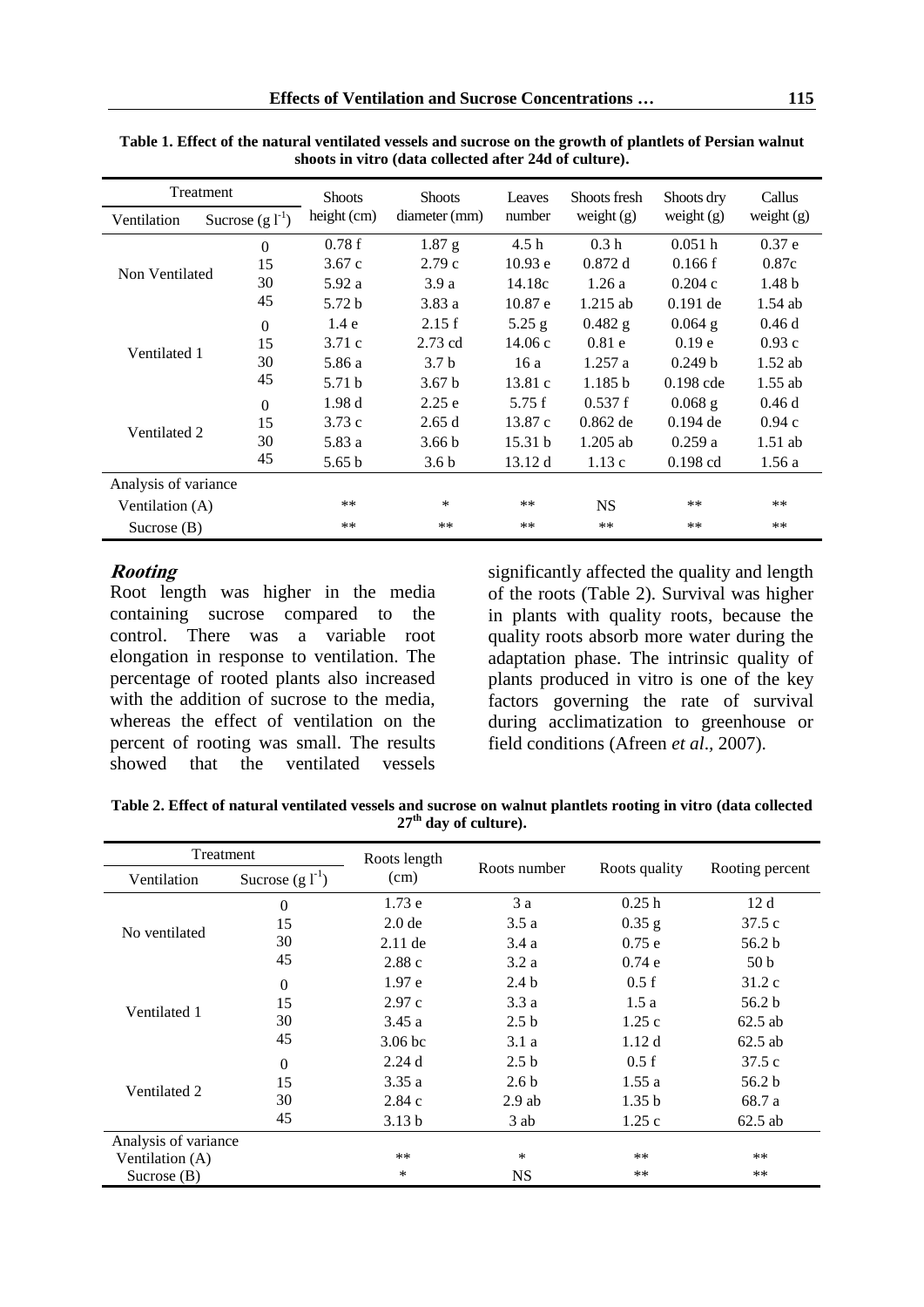### **Chlorophyll content**

Sucrose had only a small effect on the total chlorophyll levels at each type of ventilation (Fig. 2). In contrast, the total chlorophyll was generally higher in both ventilated vessels. Chlorophyll plays a critical role in the process of photosynthesis. Changes in its level have been used to evaluate photosynthetic activity and changes in the proportion of chlorophyll *a* to chlorophyll *b* have been used as a marker for tolerance to abiotic stresses in plants (Larcher, 1995). Leaf pigmentation is considered as an important parameter for ecophysiologists because it is considered to be an indirect way to measure leaf nitrogen (since chlorophyll contains nitrogen in its structure) and, in turn, nutrient status (Richardson *et al*., 2002).

The positive effect of sugar on photosynthesis is not consistent with the hypothesis that excess sugar causes the down regulation of photosynthesis (Koch, 1996). Hdider and Desjardins (1995) showed that the net photosynthesis rate of strawberry increased with time when samples were transferred from a medium containing sucrose to a sugar-free medium. While in *Rehmannia glutinosa* plantlets grown in a culture medium containing different concentrations of sugar  $(10, 15,$ and 30 g  $L^{-1}$ ), no significant difference in chlorophyll content was observed (Cui *et al*., 2000). Kaul and Sabharwal (1971) studied the effects of sucrose and kinetin on growth and chlorophyll synthesis in tobacco tissue culture. They stated that in media containing 8% sucrose, 2 mg  $L^{-1}$  of kinetin a, very small amounts of chlorophyll a and chlorophyll b are produced. In general, the chlorophyll levels, four weeks after the induction of greening, were higher in media containing 2% or more sucrose.

The exogenous supply of sucrose which is not required for the normal development of photosynthetic apparatus produces low chlorophyll content in in vitro plants (Grout and Donkin, 1987). The results of our study showed that plantlets grown in type one ventilated vessels (V1) containing 15 g L-<sup>1</sup>of sucrose had the highest total chlorophyll compared to others. Our results confirm those found by Mohamed and Alsadon (2009). Results showed that the highest concentrations of sucrose resulted in plantlets with significantly lower chlorophyll content. Sucrose at 15  $g L<sup>-1</sup>$  was optimum for the total chlorophyll content. The cotyledons of *Coffea arabusta* somatic embryos had a higher chlorophyll content under photoautotrophic conditions which suggested that they are able to photosynthesize (Afreen *et al*., 2002). Under this condition,  $CO<sub>2</sub>$  strongly influences the transition from heterotrophic to photomixotrophic growth and consequently increases chlorophyll content. To increase the  $CO<sub>2</sub>$  concentration in the vessels under aseptic conditions, both natural and forced ventilation methods have been employed (Xiao and Kozai, 2004).

### **Plantlet anatomy**

The most important anatomical abnormality that has been reported in poorly ventilated sugar-containing (heterotrophic or photomixotrophic) media is the non-functional stomata. Results showed that stomata of plantlets grown in ventilated vessels were elliptical with a narrow opening pore width, whereas stomata of plantlets in non-ventilated vessels were spherical in shape with an opening pore (Fig. 3). Shoots of plants grown in non-ventilated vessels were abnormal (watery stems with inappropriate xylem and a few short hairs) compared with the plants grown in ventilated vessels. The epidermal hairs were shorter on shoots in sealed vessels and longer in the ventilated vessels (Fig. 4). Sha Valli *et al*. (2003) stated that the round shape stomata usually have abnormal functions whereas elliptical ones have normal functions.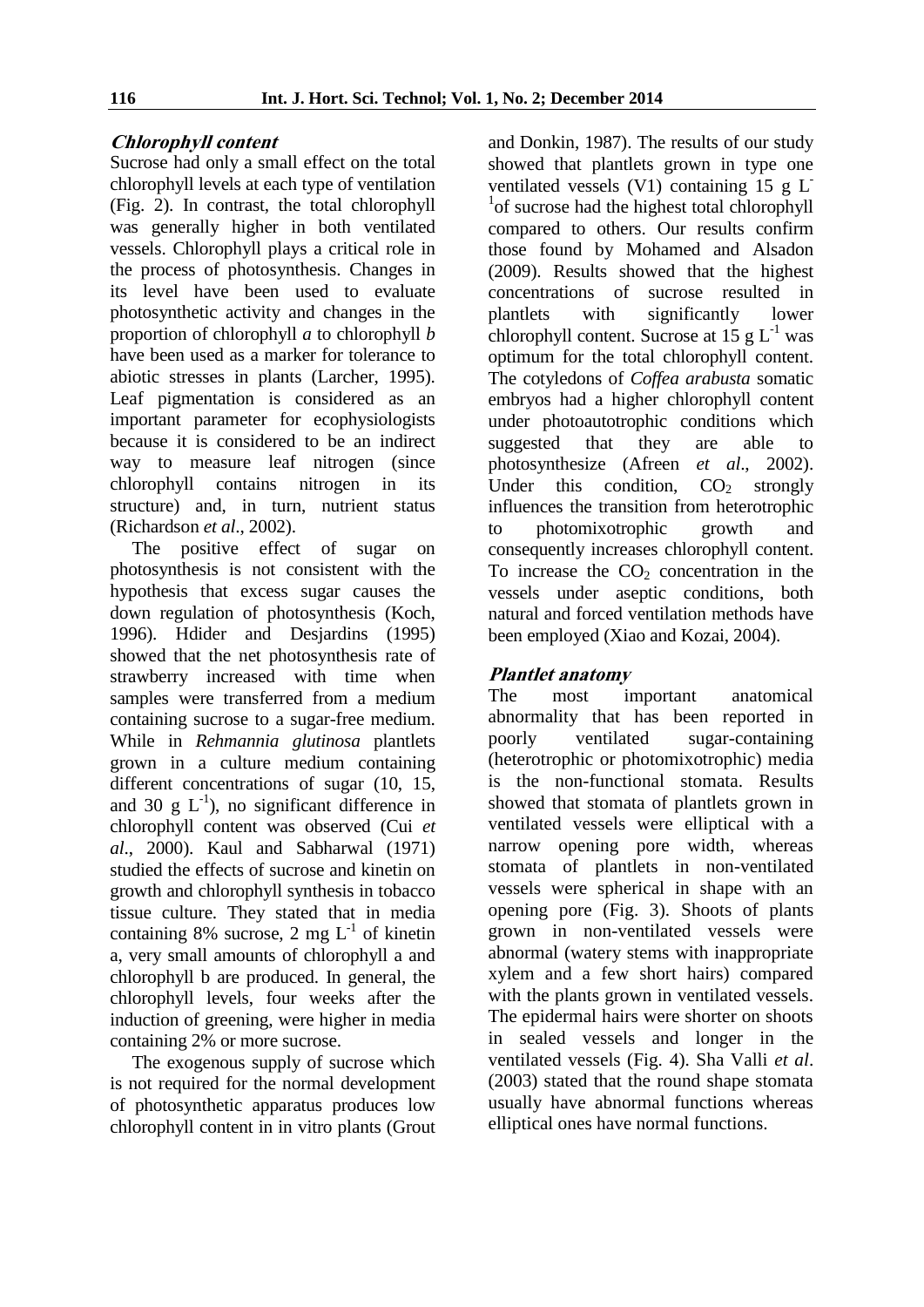#### **Effects of Ventilation and Sucrose Concentrations … 117**



**Fig. 2. Influence of ventilation and sucrose concentrations on the chlorophyll content of leaves of walnut plantlets 23 days after a single node culture. Columns with the same letters are not significantly different at P≤ 0.05.**



**Fig. 3. Stomata in the abaxial leaf epidermis of the fifth leaf of walnut plantlets in (A) non-ventilated vessels and (B) ventilated vessels.**



**Fig. 4. Stem cross-section of (A) walnut plantlets grown in non-ventilated vessels and (B) walnut plantlets grown in ventilated vessels.**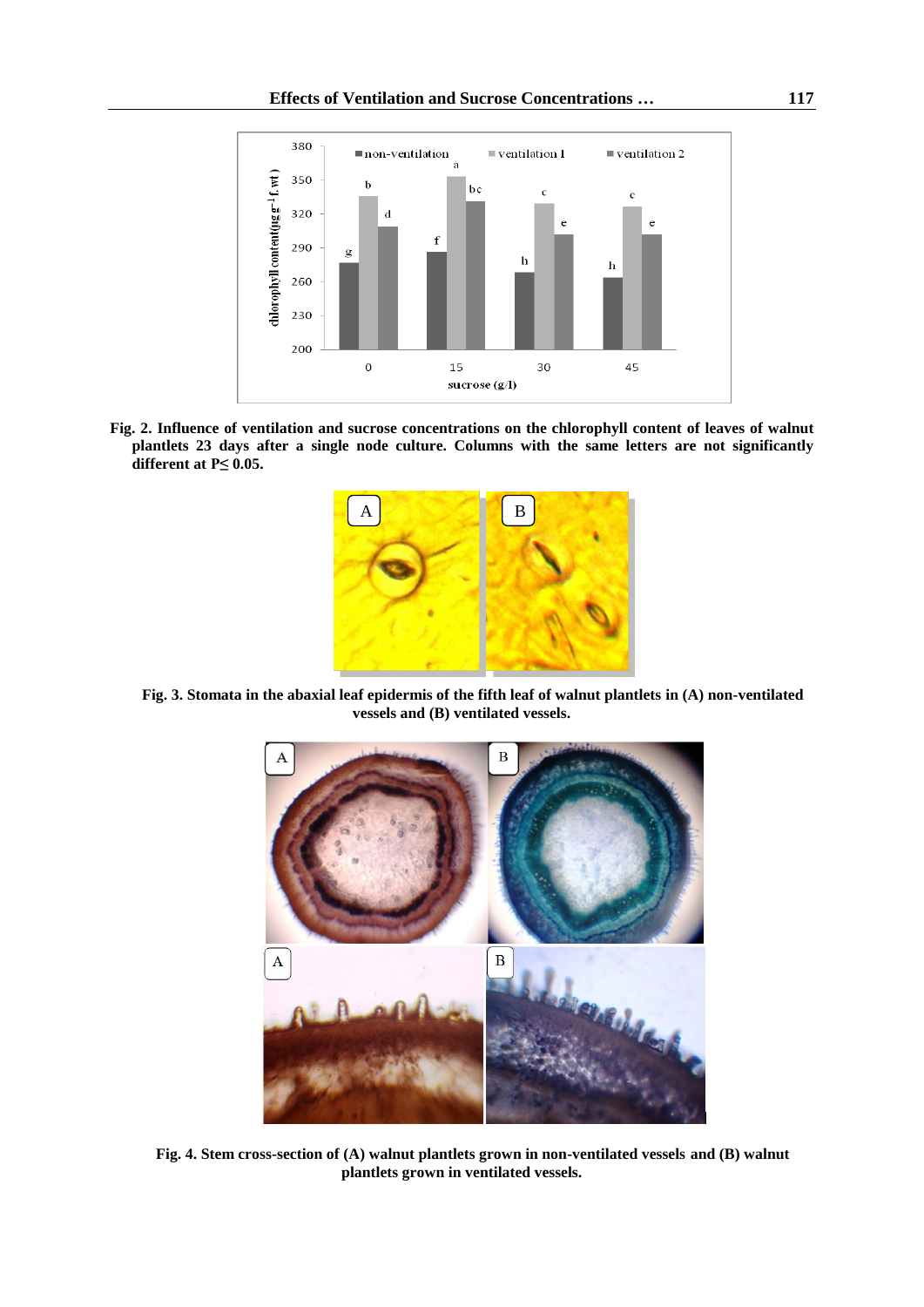Usually leaves under non-ventilated conditions were thinner and had poor mesophyll differentiation and weak vascular tissue compared with leaves grown under ventilated conditions. The results of this study indicated that using ventilated vessels with a low sucrose concentration under an ambient  $CO<sub>2</sub>$  concentration in the growth room could successfully induce a room could successfully induce a photomixotrophic culture resulting in healthy plantlets. Higher leaf dry weight and anatomically well-developed leaves of plantlets grown under a lower concentration of sucrose in ventilated vessels will facilitate the ex vitro acclimatization of plantlets. Zobayed *et al*. (2001b) showed

that leaves of cauliflower and tobacco plants grown in well-sealed vessels exhibited a lack of well-defined palisade and spongy mesophyll layers and the cells were more closely packed with smaller intercellular spaces compared to those grown in wellaerated vessels. In contrast, shoots grown in ventilated vessels (diffusive and forced) vs. in vitro of both species showed more structural integrity in leaves, and had definite palisade and spongy mesophyll layers and the latter had large intercellular spaces. They also suggested that the chloroplast contents of the mesophyll layers in these leaves were greater compared to those of the sealed vessels.

#### **Reference**

- 1. Afreen, F. 2007. Physiological and Anatomical Characteristics of *in Vitro* Photoautotrophic Plants, pp 62-87. In: T. Kozai, F. Afreen and S.A.M. Zobayed (eds.) Photoautotrophic (Sugar-Free Medium) Micropropagation as a New Micropropagation and Transplant Production System, Springer Publishers, Netherlands.
- 2. Afreen, F., S.A.M. Zobayed, and T. Kozai. 2002. Photoautotrophic Culture of *Coffea arabusta* Somatic Embryos: Photosynthetic Ability and Growth of Different Stage Embryos. Ann. Bot. 90:11-19.
- 3. Avilés, F., D. Ríos, R. González, and M. Sánchez-Olate. 2009. Effect of Culture Medium in Callogenesis from Adult Walnut Leaves (*Juglans regia* L.). Chilean J. Agr. Res. 69:460- 467.
- 4. Cui, Y., E. Hahn, T. Kozai, and K. Paek. 2000. Number of Air Exchanges, Sucrose Concentration, Photosynthetic Photon Flux, and Differences in Photoperiod and Dark Period Temperatures Affect Growth of *Rehmannia glutinosa* Plantlets *in Vitro*. Plant Cell Tissue Organ Cult. 62:219-226.
- 5. Driver, J.A., and A.H. Kuniyuki. 1984. *In Vitro* Propagation of Paradox Walnut Rootstock. Hort. Sci*.* 19:507–509.
- 6. Grout, B.W.W., and M.E. Donkin. 1987. Photosynthetic Activity of Cauliflower Meristem Cultures *in Vitro* and at Transplanting into Soil. Acta Hort*.* 212:323–327.
- 7. Hazarika, B.N. 2006. Morpho-Physiological Disorders *in Vitro* Culture of Plants. Scientia Hort*.* 108:105–120.
- 8. Hazarika, B.N., V.A. Parthasarathy, and V. Nagaraju. 2004. Influence of *in Vitro* Preconditioning of Citrus Sp. Microshoots with Sucrose on their *ex Vitro* Establishment. Indian J. Hort*.* 61:29–31.
- 9. Hdider, C. and, Y. Desjardins. 1994. Effect of Sucrose on Photosynthesis and Phosphoenol Pyruvate Carboxylase Activity of *in Vitro* Culture Strawberry Plantlets. Plant Cell Tissue Organ Cult. 36:27–33.
- 10. Hdider, C. and Y. Desjardins. 1995. Reduction of Ribolose-1, 5-Bisphosphate Carboxylase/Oxygenase Efficiency by the Presence of Sucrose during the Tissue Culture of Strawberry Plantlets. *In Vitro* Cellular Dev. Biol. Plant. 31:165-170.
- 11.Ibaraki, Y., Y. Iida, and K. Kurata. 1992. Effects of Air Currents on Gas Exchange of Culture Vessels. Acta Hort.319: 221-224.
- 12.Jackson, M.B., A. J. Abbott, A.R. Belcher, and K.C. Hall. 1987. Gas Exchange in Plant Tissue Cultures, pp. 57-71. In: M.B. Jackson, S.H. Mantell and J. Blake (eds.) Advances in the Chemical Manipulation of Plant Tissue Cultures. British Plant Growth Regulator Group Publishers, University of London.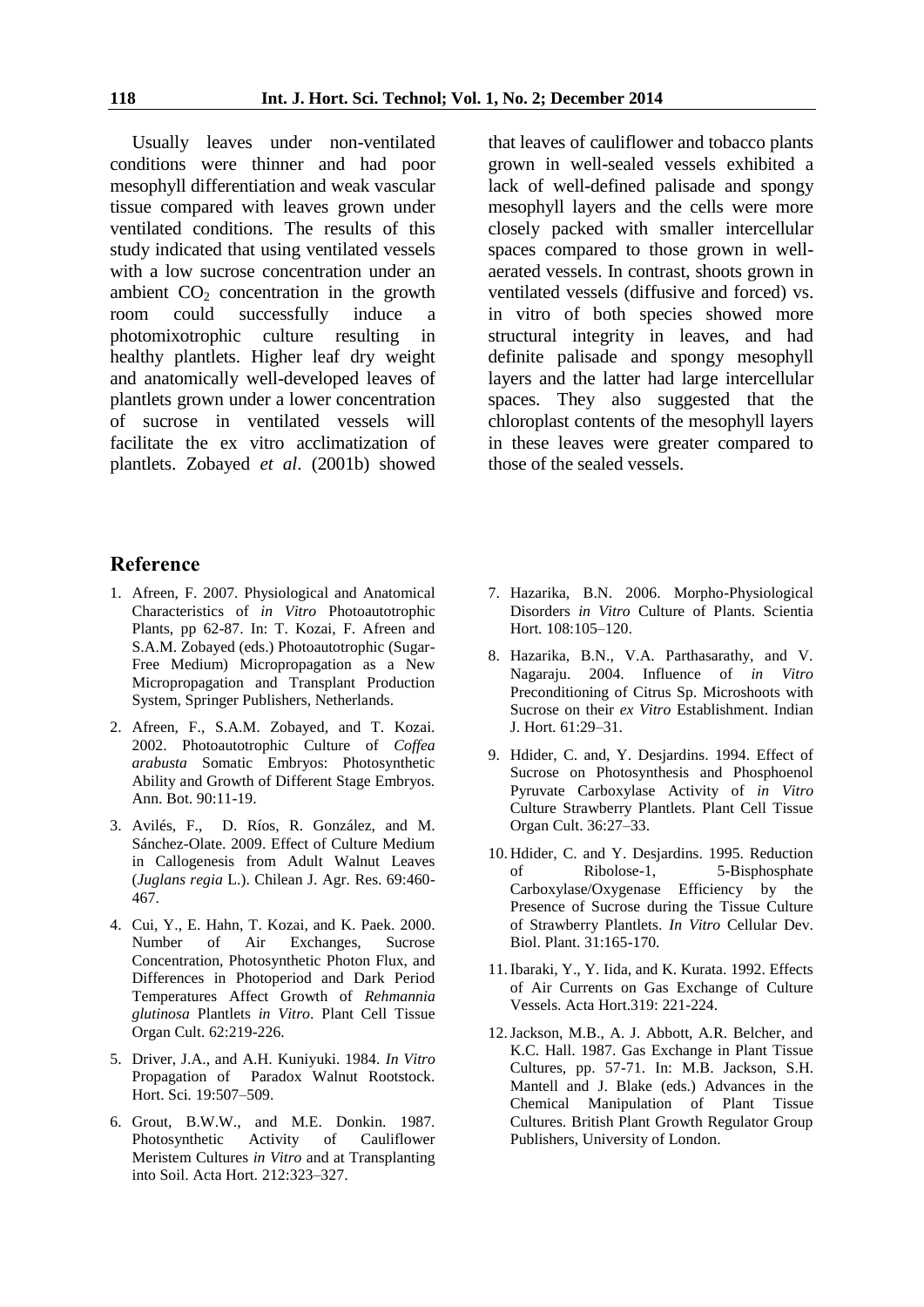- 13.Jackson, M.B., A.R. Belcher, and P. Brain. 1994. Measuring Shortcomings in Tissue Culture Aeration and their Consequences for Explants Development, pp. 191-203. In: P.J. Lumsden, J.R. Nicholas and W.J. Davies (eds.) Physiology, Growth and Development of Plants in Culture. Kluwer Academic, Dordrecht, Netherlands.
- 14.Jeong, B.R., T. Kozai, and K. Watanabe. 1996. Stem Elongation and Growth of *Mentha rotundifolla in Vitro* as Influenced by Photoperiod, Photosynthetic Photon Flux and Difference between Day and Night Temperatures. Acta Hort*.* 440:539-544.
- 15.Jo, M.H., I. K. Ham, A.M. Lee, M.E. Lee, H.N. Song, H.G. Han, and S.I. Woo. 2002. Effects of Sealing Materials and Photosynthetic Photon Flux of Culture Vessel on Growth and Vitrification in Carnation Plantlets *in Vitro*. J. Korean Soc. Hort. Sci. 43:133-136.
- 16. Kaul, K., and S. Sabharwal. 1971. Effects of Sucrose and Kinetin on Growth and Chlorophyll Synthesis in Tobacco Tissue Cultures. *Plant Physiol.* 47:691-695.
- 17. Koch, K.E. 1996. Carbohydrate Modulated Gene Expression in Plants. Ann. Rev. Plant Physiol*.* Plant Mol. Biol. 47:509–540.
- 18. Kozai, T. and S.M.A. Zobayed. 2001. Acclimatization, pp 1-12. In: R. Spier (Ed.) Encyclopedia of Cell Technology. Wiley Publishers, New York.
- 19. Kozai, T., and C. Kubota. 2001. Developing a Photoautotrophic Micropropagation System for Woody Plants. J. Plant Res. 114:525-53
- 20. Kozai, T., K. Tanaka, B R. Jeong, and K. Fujiwara. 1993. Effect of Relative Humidity in the Culture Vessel on the Growth and Shoot Elongation of Potato (*Solanum tuberosum* L.) Plantlets *in Vitro*. J. Jpn. Soc. Hort. Sci. 62:413– 417.
- 21. Kozai, T., Y. Koyama, and I. Watanabe. 2002. Multiplication of Potato Plantlets *in Vitro* with Sugar-Free Medium Under High Photosynthetic Photon Flux. Acta. Hort*.* 230:121-128.
- 22. Kubota, C. 2002. Photoautotrophic Micropropagation: Importance of Controlled Environment in Plant Tissue Culture. Proc. Intl. Plant Prop. Soc*.* 52:906– 913.
- 23. Larcher, W. 1995. Physiological Plant Ecology, pp. 424-426. Springer Verlag, Berlin, Heidelberg.
- 24. Mohamed, M.H. and A.A. Alsadon. 2010. Influence of Ventilation and Sucrose on Growth

and Leaf Anatomy of Micropropagated Potato Plantlets. Sci. Hort*.* 123:295–300.

- 25. Murashige, T., and F. Skoog. 1962. A Revised Medium for Rapid Growth and Bioassays with Tobacco Tissue Cultures. Physiol. Plant*.* 15:473–479.
- 26. Park, S.W., J.H. Jeon, H.S. Kim, Y.M. Park, C. Aswath, and H. Joung. 2004. Effect of Sealed and Vented Gaseous Microenvironments on the Hyperhydricity of Potato Shoots *in Vitro*. Sci. Hort*.* 99:199-205.
- 27. Payghamzadeh, K. and S.K. Kazemitabar. 2011. *In vitro* propagation of walnut - A review. African J. Biotechnol. 10:290-311.
- 28. Pruski, K., T. Astatkie, M. Mirza, and J. Nowak. 2002. Photoautotrophic Micropropagation of Russet Burbank Potato. Plant Cell Tissue Organ Cult*.* 69:197–200.
- 29.Rahman, M.H., and A.A. Alsadon. 2007. Photoautotrophic and Photomixotrophic Micropropagation of Three Potato Cultivars. J. Biol. Sci. 15:111-116.
- 30.Reverberi, M., G. Falasca, P. Lauri, E. Caboni, and M.M. Altamura. 2001. Indoleacetic Acid Induces Xylem Formation Instead Rooting in Walnut (*Juglans regia* L.) Microcuttings. Plant Biosyst. 135:71-77.
- 31.Richardson A.D., S.P. Duigan, and G.P. Berlyn. 2002. An Evaluation of Noninvasive Methods to Estimate Foliar Chlorophyll Content. New Phytol*.* 153:185-194.
- 32.Roberts, A.V., E.F. Smith, I. Horan, S. Walker, D. Matthews, and J. Mottley. 1994. Stage III Techniques for Improving Water Relations and Autotrophy in Micropropagated Plants, pp 314- 322. In: P.J. Lumsden, J.R. Nicholas and W.J. Davies (eds.) Physiology, Growth and Development of Plants in Culture. Kluwer Academic Publishers, Netherlands.
- 33. Sampson, J. 1961. A Method of Replicating Dry or Moist Surfaces for Examination by Light Microscopy, Nature. 191:932–3.
- 34. Sha Valli, K.P.S., T. Kozai, Q.T. Nguyen, C. Kubota, and V. Dhawan. 2003. Growth and Water Relations of *Paulownia fortunei* under Photomixotrophic and Photoautotrophic Conditions. Biol. Plant 46:161–166.
- 35. Xiao, Y., and T. Kozai. 2004. Commercial Application of a Photoautotrophic Micropropagation System Using Large Vessels with Forced Ventilation: Plantlet Growth and Production Cost. Hort. Sci. 39:1387-1391.